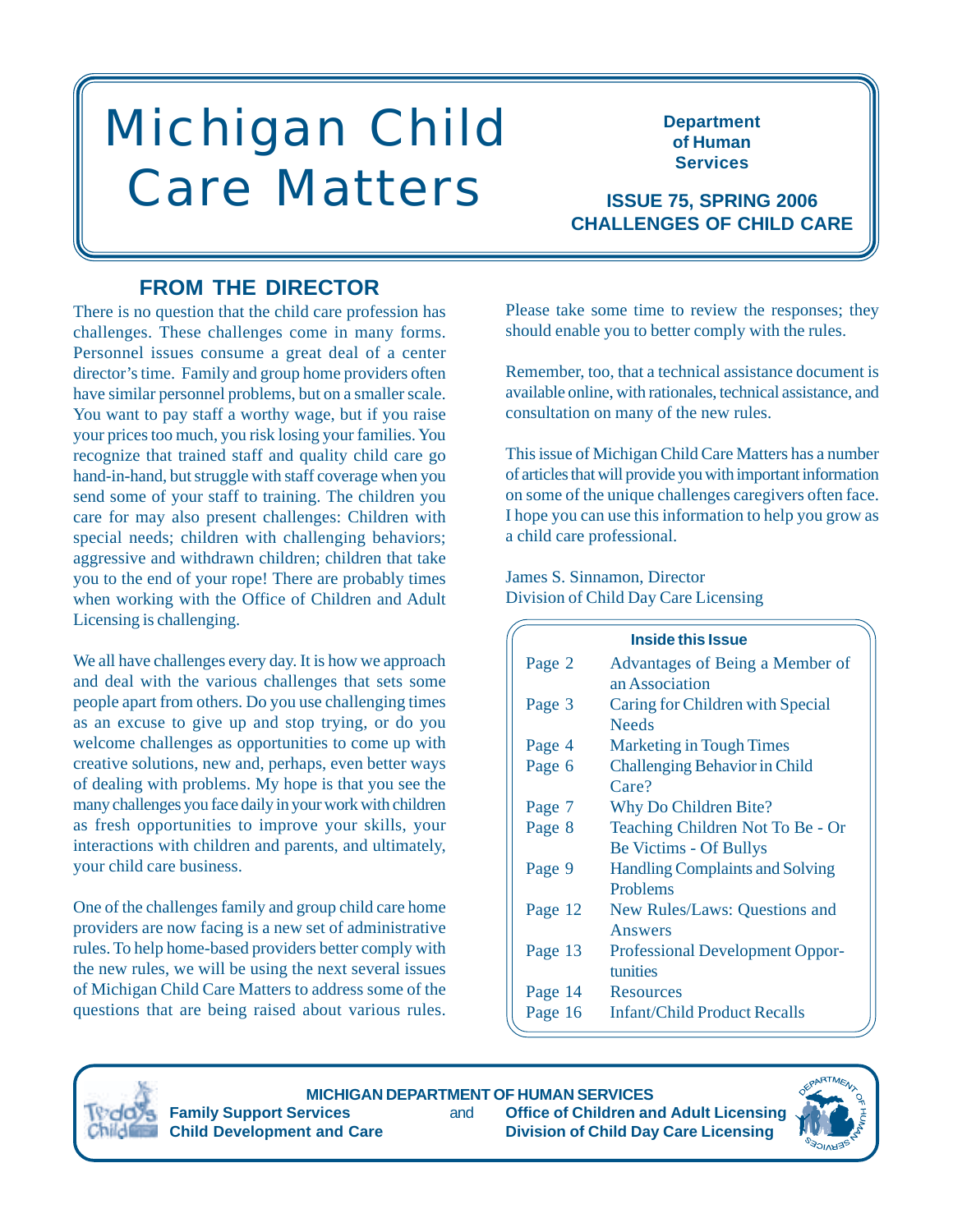#### **EDITORIAL STAFF**

Erika Bigelow Licensing Consultant

Ann Hill Licensing Consultant

Dalerie Jones Licensing Consultant

Judy Miller Licensing Consultant

Sandy Rademacher Licensing Consultant

Elaine Rauch Licensing Consultant

Sharon Schleicher Licensing Consultant

Jackie Sharkey Licensing Consultant

Kathleen Sinnamon Area Manager

Donald Vita Program Consultant

Kathi Pioszak Early Childhood Investment Corp.

This publication provides topical information regarding young children who are cared for in licensed child care settings. We encourage child care providers to make this publication available to parents of children in care, or to provide them with the web address so they may receive their own copy. All issues are available at the Child Day Care Licensing web page:

> **www.michgan.gov/dhs Licensing Child Day Care**

## **ADVANTAGES OF BEING A MEMBER OF AN ASSOCIATION** Karen Eaton, Executive Director UAW-GM CDC

Roberta Cox, President of GCCDA

When you work with children all day in your home or center, it is refreshing and helpful to have the opportunity to talk to grown ups! The experience feeds your sense of well-being and self esteem. Sharing stories of fun experiences and funny things children say, means laughter and smiles, and we all know how important this is in our lives. Sharing ideas, suggestions, and yes, complaints, provides opportunities for area child care providers to brainstorm solutions to problems that are faced each day. Working together as a group with people who share a similar profession provides understanding and support. Time with people who understand the day-to-day decisions that are made and the effects they have on the families they serve, helps us renew our energy for a new day.

Associations provide a solid support system in generating ideas about how to make life as a child care provider easier. An Association can promote quality child care services by providing area child care homes and centers with available resources and trainings, aid providers in developing quality child care settings. When you are a member of an association, you become more aware of trainings that are available and can often share costs of trainings with other child care providers.

Other ways members of organizations share costs is by purchasing consumable materials (paper, paint, etc.) together to take advantage of bulk rates. Some groups have organized ways to save on health insurance costs. All of this helps parent fees stretch farther and programs become stronger.

When the Child Care Association becomes known in the community, it can serve as a resource of information by providing new information regarding best practices, fresh ideas and the latest research as it becomes available. It allows members to be in the know.

The advantages of being a member of an association far outweigh the time and effort it takes to participate. Come and join and be part of the group!  $\mathbf{\hat{P}}$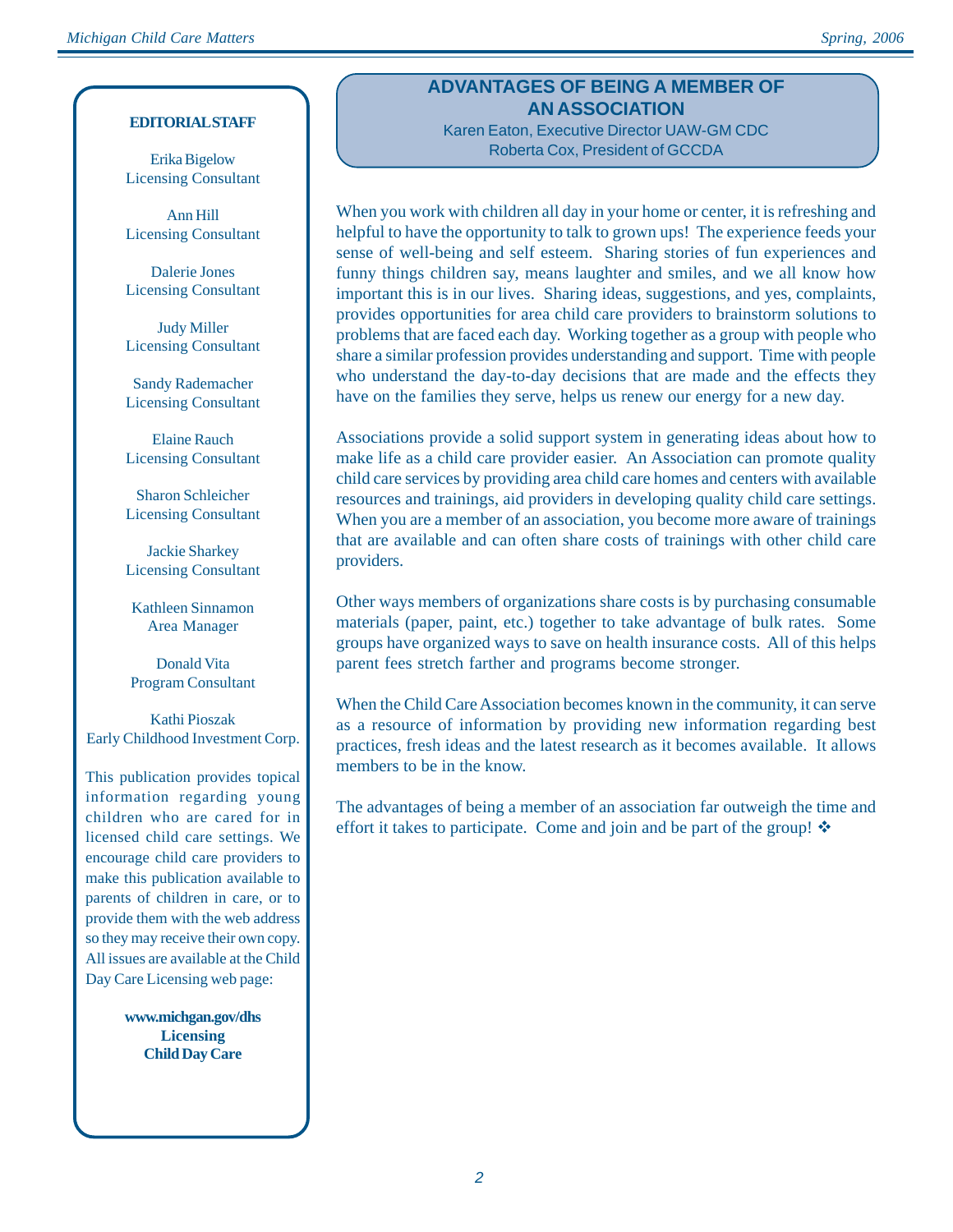## **CARING FOR CHILDREN WITH SPECIAL NEEDS**

Shannon Warren, M.A., Program Director Joey's Junction, Ann Arbor

Joey's Junction serves as one of the most unique child care centers in the nation. Currently, we serve children within our Head Start, child care, and respite programs. While Head Start and child care are well-known, respite care is a growing need in Michigan. Respite care is occasional care of a child, so that the family can have a much needed break from caregiving. Frequently, respite care helps keep special needs children living at home. Sometimes, if respite care is not available, the burden is too much for family members. We provide respite care for dozens of children, some daily, some weekly, others monthly or even less often. Although there are challenges, the benefits are amazing.

As the director of a center that serves special needs children, some issues need to be considered. First, your staff has to be specially trained, so that they can understand and be successful when working with children with special needs. Second, staff must pay careful attention to ratios, which differ from state child care licensing laws. Third, the environment needs to be very carefully considered. Fourth, centers that provide respite care must be able to meet the needs of families, who might need care at unusual hours.

Directors need to consider the needs of all the children at the center. If the center or home provider has children with special needs, it is important to make sure that their needs are accommodated. For instance, children with autism often need a space that is apart from the noise that typically inhabits a child care center. Having a quiet room, or even a quiet corner with large pillows and bean bag chairs would help a child who needs a quiet area to relax. Being able to meet the needs of the children will also help staff members avoid difficult situations.

With that in mind, it is important for staff to undergo training that most other child care staff do not have or need. I recommend that all staff members who interact with special needs children go through specialized training that includes classes such as how to follow a behavior treatment plan, how to appropriately restrain someone in order to protect others, and that will also teach adaptive feeding techniques.

While child care centers in Michigan have to follow state guidelines for child to staff ratios, centers offering respite care have several sets of ratios that need to be followed. Children who need respite care receive funding so that their families can have a break from daily caregiving. Many of those children need one on one care, and centers must staff accordingly. Some of the children who receive respite care services do not need such intense supervision. This group of children may be accommodated in a group of three children to one adult.

Frequently, children with special needs also have sensory issues: certain materials feel uncomfortable to them, such as tags on clothing. Other times, certain smells will trigger an "episode." Sometimes, the need to chew on paper products is very intense. Centers that accommodate children with sensory concerns must be cognizant of that. Papers hanging from the ceiling might be too tempting for a child who likes to chew on paper. Painting with shaving cream might be too strong of a smell for some children. An alternative, such as painting with Cool Whip, might be more appropriate.

Centers that provide respite care services should be able to meet the needs of their families who often need care at unusual times. For instance, families often want respite care on Sundays, so that the rest of the family can attend church services. Sometimes, families need to go to a wedding, and their special needs child would have a hard time with the noise and activity. Instead of missing the event, the family seeks to use respite caregiving. Sometimes, families just need to take a break, and go out to dinner and a movie. Centers that offer respite services must be able to accommodate the needs of the clients, which are varied.

Overall, many challenges are presented when a child care center or home day care begins to accept children with special needs. Staff need to be specially trained and willing to learn how to adapt what they are already doing to meet the needs of all children. Ratios need to be accommodated. The environment needs to be meticulously checked, to make sure that special needs children feel welcome. Hours of operation need to be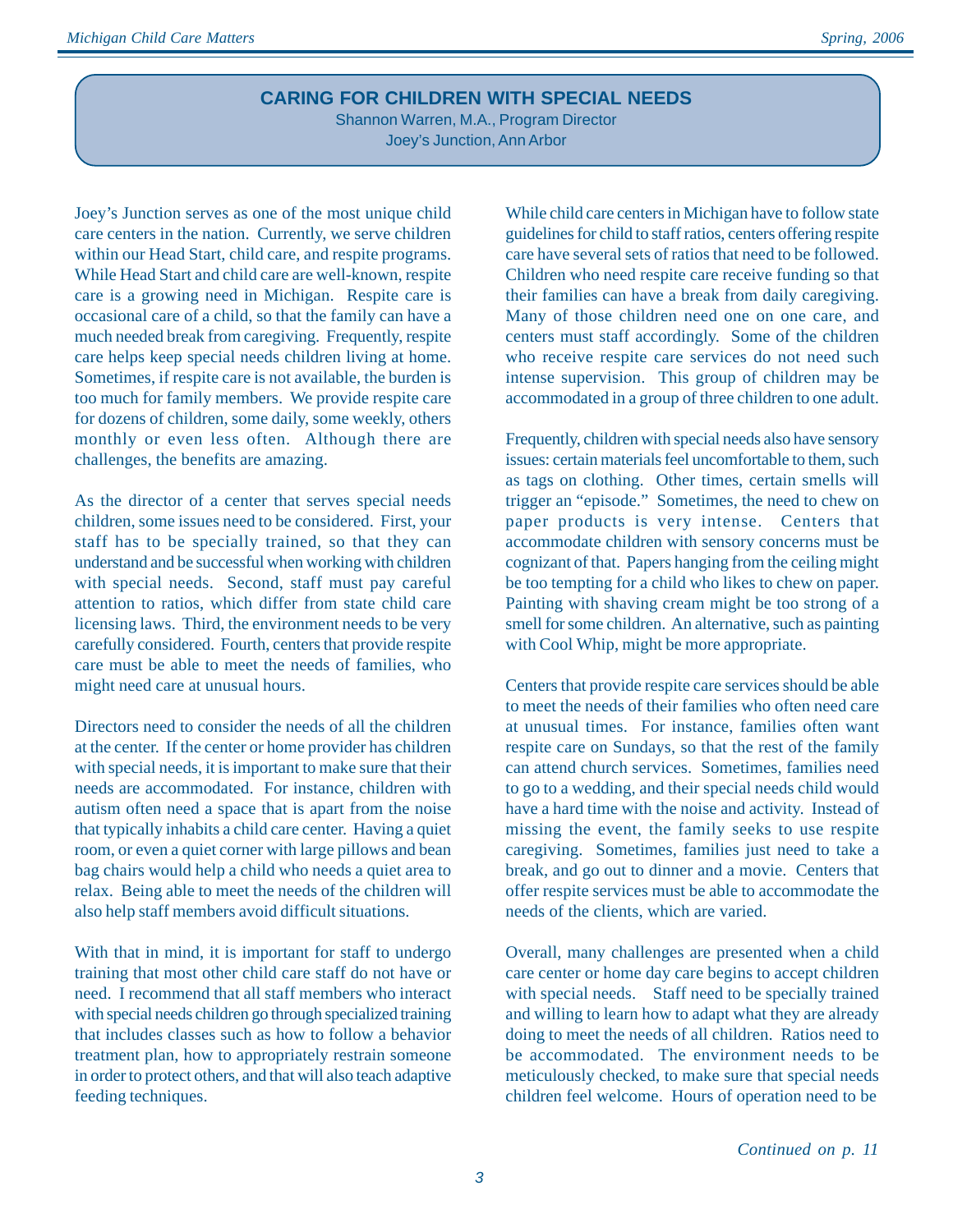## **MARKETING IN TOUGH TIMES**

Erika Bigelow, Licensing Consultant Jackson County

Is your program full? Like many programs, you may not have the enrollment you had in the past. You may be wondering what happened to all the kids and how to boost enrollment in your program. This article is intended to shed some light on the situation and offer suggestions on how to build enrollment through marketing.

Although the number of child care providers in mid-Michigan has remained consistent, the number of women working has increased. Logically, it would seem that there would be fewer spaces available in child care programs. However, more people are working nontraditional hours and seeking a combination of care. Those who use formal child care may choose to combine a part-time program with relative care to save money. Relative care is increasing. Some parents are choosing to work alternate shifts during these difficult economic times.

How can your program compete for the children needing care? Consider many aspects of marketing: the needs of today's workforce, advertising, your initial phone call with a family, the family's visit, how to keep the family loyal once they are enrolled.

#### **Are you meeting the needs of today's workforce?**

- Because of the current trends, look at your program to see if you can meet the needs of today's workforce. Determine who your competition is, and what the needs are in your area. Your local child care resource and referral agency may be able to help
- Set your marketing goals.
- Check the hours you are available, the ages of children you accept and your policies. Are they family friendly?
- Find a marketable niche for your program. For example, offer extended hours, provide transportation or offer special programs/events.
- Develop a marketing strategy to improve your ability to sell your program in today's market.

#### **How can you advertise your program?**

Start with the basics and enlist the help of friends and the families in your care to add to your options. Sell yourself by mentioning your certificates, education,

training and experience in your advertising. Sell the unique aspects of your program.

- Be sure your flyer and /or brochure look professional.
- Talk with the businesses and school personnel in your area. Find out their hours of operation. Let them know of your services and how you can meet their needs. Ask to post a flyer.
- Consider placing a sign in your yard. Check local zoning ordinances first.
- Distribute business cards to everyone you know.
- To encourage word-of-mouth advertising, offer incentives to the families in your program who refer another family.
- Network with other child care providers via the phone, Internet or through child care provider trainings. They may refer you when their program is full.
- Keep your vacancies updated at your local child care resource and referral agency.

#### **The inquiry phone call:**

First Impressions are lasting impressions. The initial inquiry phone call may be the critical first impression a family has of your program.

- When the phone rings, be friendly and courteous. Your goal for the inquiry call is to obtain information about the family, and set a time for a visit.
- Listen to the parent. What do they need? Can you accommodate their needs?
- Use the parent and child's name in your conversation.
- Sell your program based on how you can accommodate their needs. Be honest.
- Explain how you will work in "partnership" with them to provide the best personalized care for their child by taking into consideration their child's temperament, developmental stage, special needs and culture.
- Give the parent a choice of mutually convenient times to visit. If the family does not keep the appointment, call them to see if they need more information or if they would like to re-schedule a visit.
- Thank the parent for calling.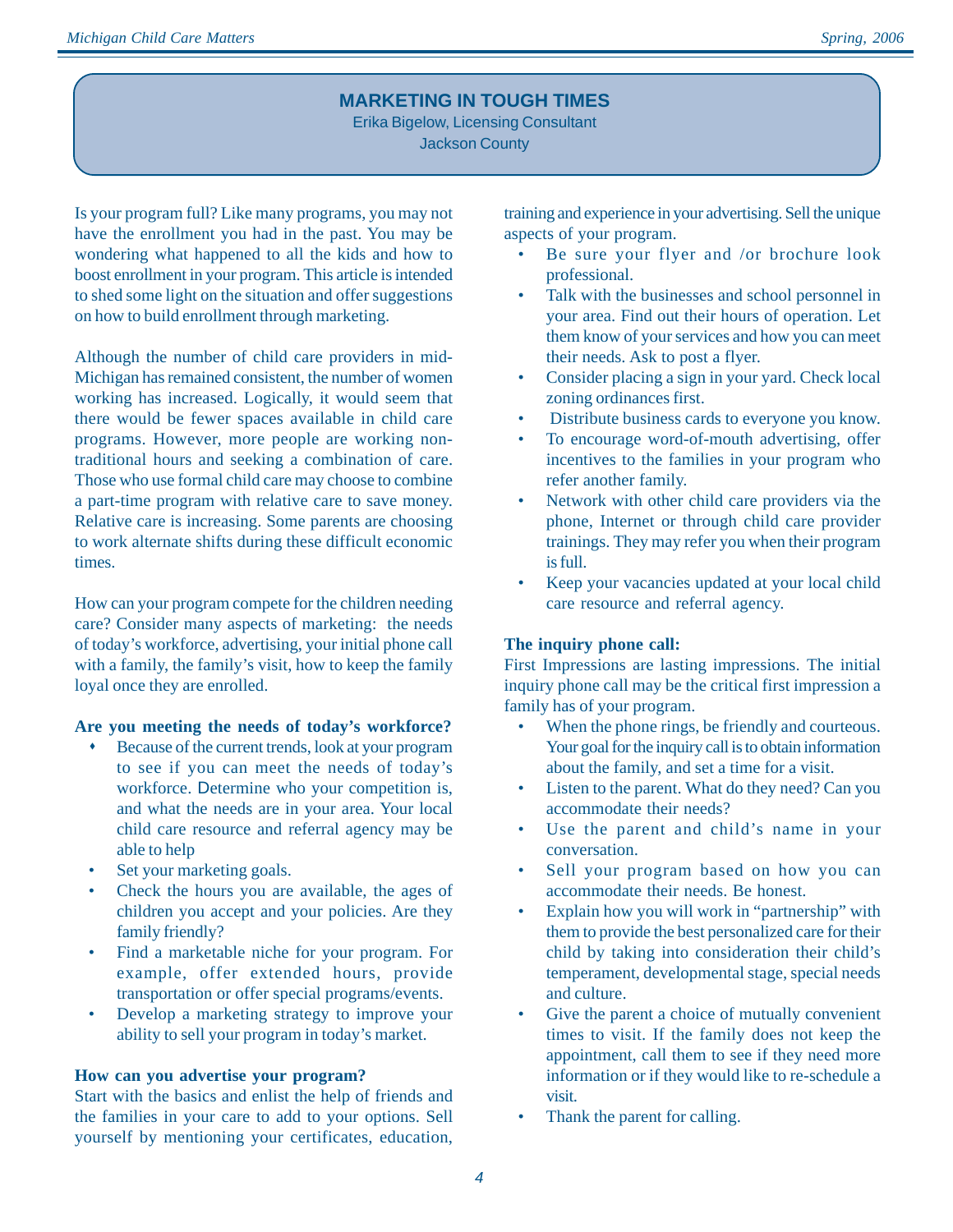#### **The visit:**

This is the time for the parent and you to decide if your program is a good match for their needs. Be enthusiastic and prepared.

- Prepare for the visit in advance. Look at your home and center inside and out. What is the first impression of the setting? Is it warm and inviting to children and families? Invite a fresh pair of eyes to look too.
- Invite their child to join the other children in play or have toys available while you speak with the parent.
- Develop a photo album or scrapbook for the parent to see the types of activities you do with children. Describe how these activities will benefit their child personally.
- Be prepared to talk 50% of the time and listen 50%.
- Have a list of references ready.
- If the family is not ready to commit after the visit, let them know you will call them in a day or two to see if they have made a decision.
- If your program is not a good match for the family, refer the family to your local child care resource and referral agency for additional provider names.

#### **After enrollment:**

Marketing is an on-going process. It continues after your program is full and involves everything you do at your child care program. Setting clear expectations and developing a partnership with parents for the care of their children are important marketing goals. With clear expectations parents are not surprised with your policies or program. Developing a partnership lets the parents know you value their expertise and that you are committed to work together for the benefit of their children.

Special events such as open houses are wonderful. However, sometimes it is the little things you do for parents, such as a warm greeting and a cup of coffee in the morning, and regular communication about their child, that keeps parents loyal to your program.  $\mathbf{\hat{\cdot}}$ 

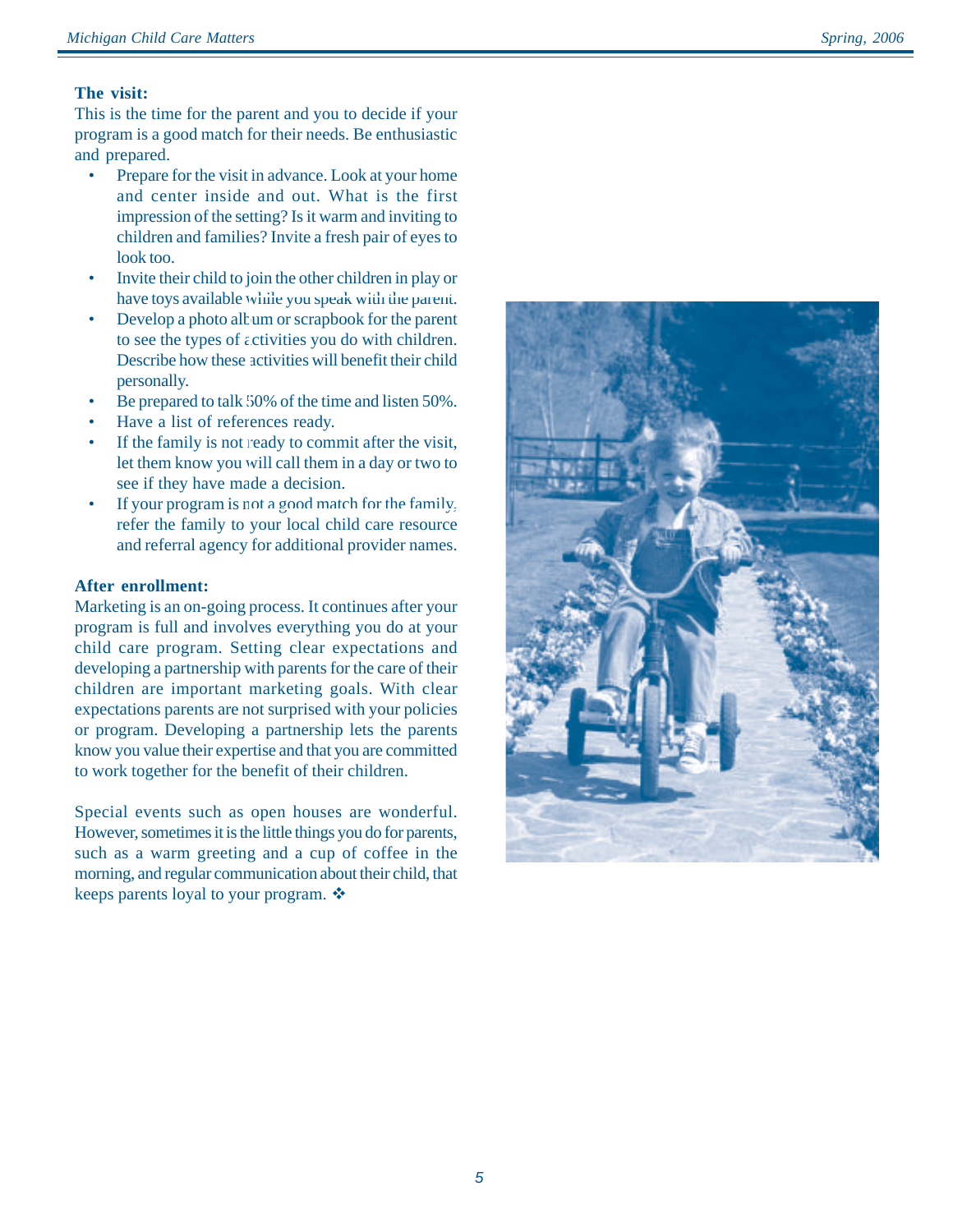# **CHALLENGING BEHAVIOR IN CHILD CARE? MICHIGAN'S CHILD CARE EXPULSION PREVENTION (CCEP) INITIATIVE CAN HELP!**

Mary Mackrain, Statewide CCEP TA & Training Consultant

Child care providers have a very important role in the building of primary relationships and promoting social and emotional well-being of the children in their care. At times, care becomes challenging to adults when infants, toddlers and young children are acting out with behaviors such as hitting, kicking, biting, screaming or engaged in excessive crying. Behaviors such as extreme sadness or not making friends are also worrisome. In an overtaxed child care system, many child care providers and parents are at a loss in terms of supporting the social and emotional well being of all children.

Far too often, the consequences for infants, toddlers and young children with challenging behaviors is expulsion from their child care setting. A national study on Pre-Kindergarten expulsion, led by Yale University Child Study Center researcher Walter S. Gilliam reports that there are more expulsions in Pre-K, than in all primary grades combined. Researchers have found that emotional, social and behavioral competence in early childhood predicts children's academic performance as early as the first grade.

Michigan is making efforts to support its youngest children. In 1999, the Michigan Department of Human Services (DHS), Child Development and Care, entered into an interdepartmental agreement with the Michigan Department of Community Health (MDCH), to establish a CCEP initiative to support the mental health needs of young children being cared for by licensed child care centers, licensed group day care homes, registered family day care homes, day care aides, or relative care providers. Currently, 12 CCEP projects are supported covering 26 counties.

Child Care Expulsion Prevention Programs provide free on-site early childhood mental health consultation for parents and child care providers caring for children ages 0-5, who are experiencing behavioral or emotional challenges that put them at risk for expulsion from child care. CCEP aims to reduce expulsions, improve the quality of child care, and increase the number of parents and child care providers who successfully nurture the social-emotional development of infants, toddlers and preschoolers.

#### **What do CCEP programs offer?**

- Short-term child/family-centered consultation for children with challenging behaviors:
- Observation of the child at home and at the child care setting
- Functional assessment of a child's behavior
- Individualized plan of service developed by a team
- Intervention (e.g., coaching and supporting parents and providers to learn new ways to interact with the child, providing educational resources for parents and providers, arranging for specialized evaluations, modifying the physical environment, connecting the family to community resources, providing counseling for families in crisis)

## **Programmatic consultation:**

- Training for administrators, staff and parents
- Strategies and curricula to promote socialemotional competence
- Quality improvement activities
- Strategies to improve communication among administrators, staff and parents
- Support to promote the mental health of child care staff and parents

## **Why are CCEP programs needed?**

- 60.9% of children under the age of six in Michigan require child care.
- It is estimated that only 12-14% of babies and toddlers enrolled in organized care programs nationally receive "good quality" education and care.• Early care has a long lasting impact on how children develop, on their ability to learn, and on their capacity to regulate their own emotions.
- The prevalence of challenging behavior among infants, toddlers and preschool-age children in early care and learning settings ranges from 3- 15%.
- Child care programs are expelling increasing numbers of children due to challenging behavior.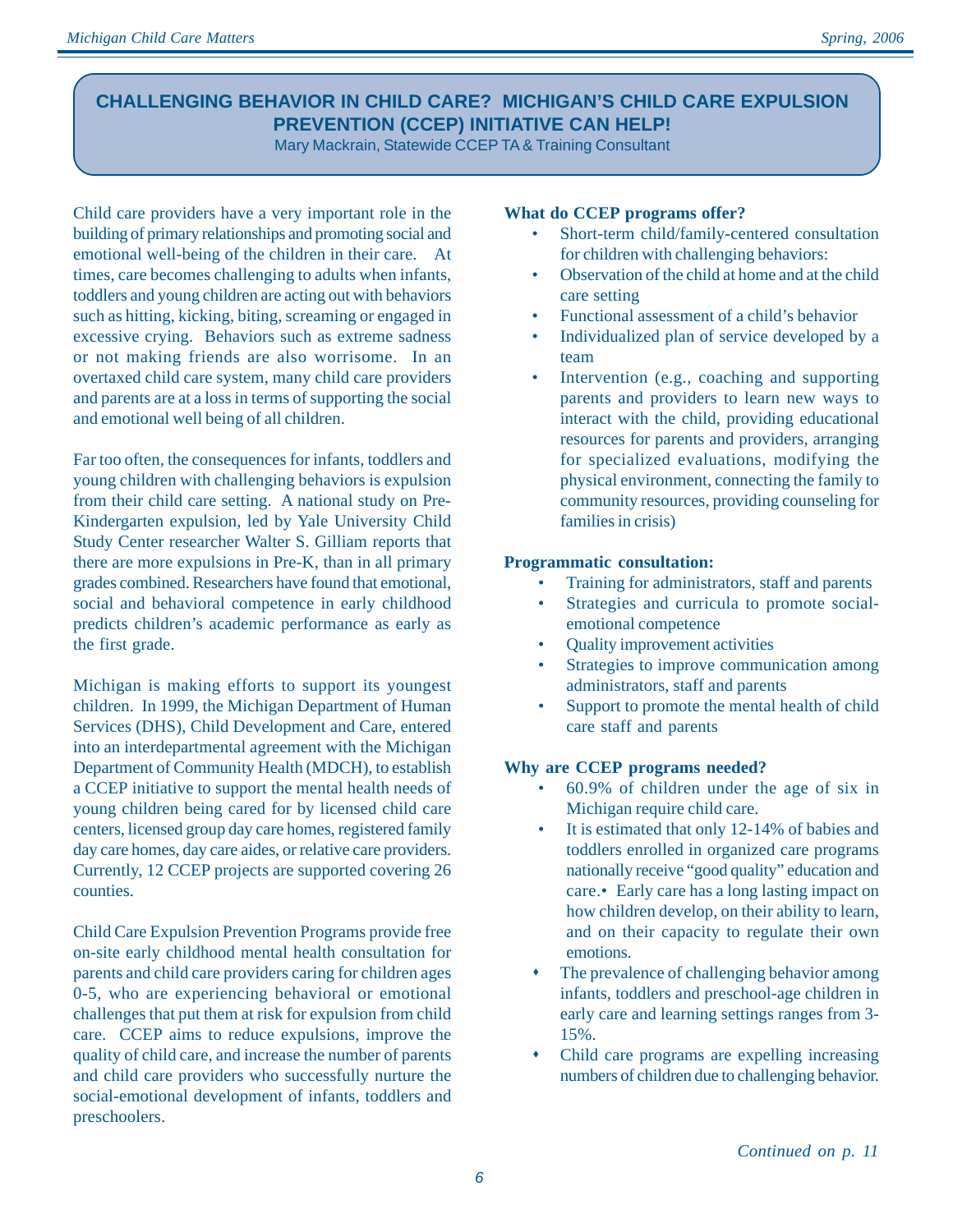## **WHY DO CHILDREN BITE AND WHAT CAN WE, AS PROVIDERS, DO?**

Christina Jacobs, Home Child Care Provider Wayne County

When biting occurs, no one is happy. There is the frustrated biter who can't understand the social consequences, the victim who received the bite and the parents of both the biter and the victim.

When an incident occurs, it is important to step back and look at the possible causes for the biting. Then come up with a plan involving staff and parents to monitor situations that might give rise to biting again. This way, there is a chance that the caregivers can react proactively to the next incident, and perhaps redirect and channel the biter's actions in a more socially acceptable way.

Common causes of biting in toddlers include:

- Teething
- Frustration, especially when fighting over toys
- Anger
- Tension
- Anxiety
- Excitement
- Hungry
- Tired

According to Care Connections, a provider resource in SE Michigan, some methods to help prevent repeat occurrences are:

- Try to directly observe what happens before the next biting attempt, to better understand why it's occurring. A log may be kept to help detect a pattern.
- Minimize waiting times for children as much as possible.
- Keep a caregiver close to the biter at all times to intervene and redirect when biting is about to occur.
- Try to avoid using the word "bite" around the children, as it may create conditions for another incident to occur. Instead, say to the child, "your mouth hurts the other child."
- Use puppets to role play situations and encourage communication.
- Talk to parents at enrollment about your methods and biting policy.
- If needed, hold a meeting with all parents to make them aware of biting behaviors, and to reassure them that it is not an unusual situation.
- Try to keep a daily routine that is predictable for the children.
- Learn the best way to communicate with the biter.
- Provide teething children with teethers, and also provide special baskets or cubbys with comfort items within reach for each child (favorite toy, picture of parent, etc).

All children need to be able to communicate. This is especially true for children who tend to bite others. Teach children to express their feelings with words rather than biting (telling others "NO," "STOP", "Mine," "take turns," etc). Also, encourage children to come to a caregiver when they are upset. Under no circumstances should a child benefit from biting and have their needs met.

The book "No Biting" by Gretchen Kinnell is a remarkable resource for understanding and dealing with biters. It provides a guide to help caregivers assist repeat victims of biters, a section on appropriate first aid, strategies on dealing with biters, and ways to develop policies about biting.

By working together with staff and parents, and by actively responding to each situation, it is possible to create an environment where children feel safe and know how to respond to each other by using their mouths for words, not bites.  $\cdot \cdot \cdot$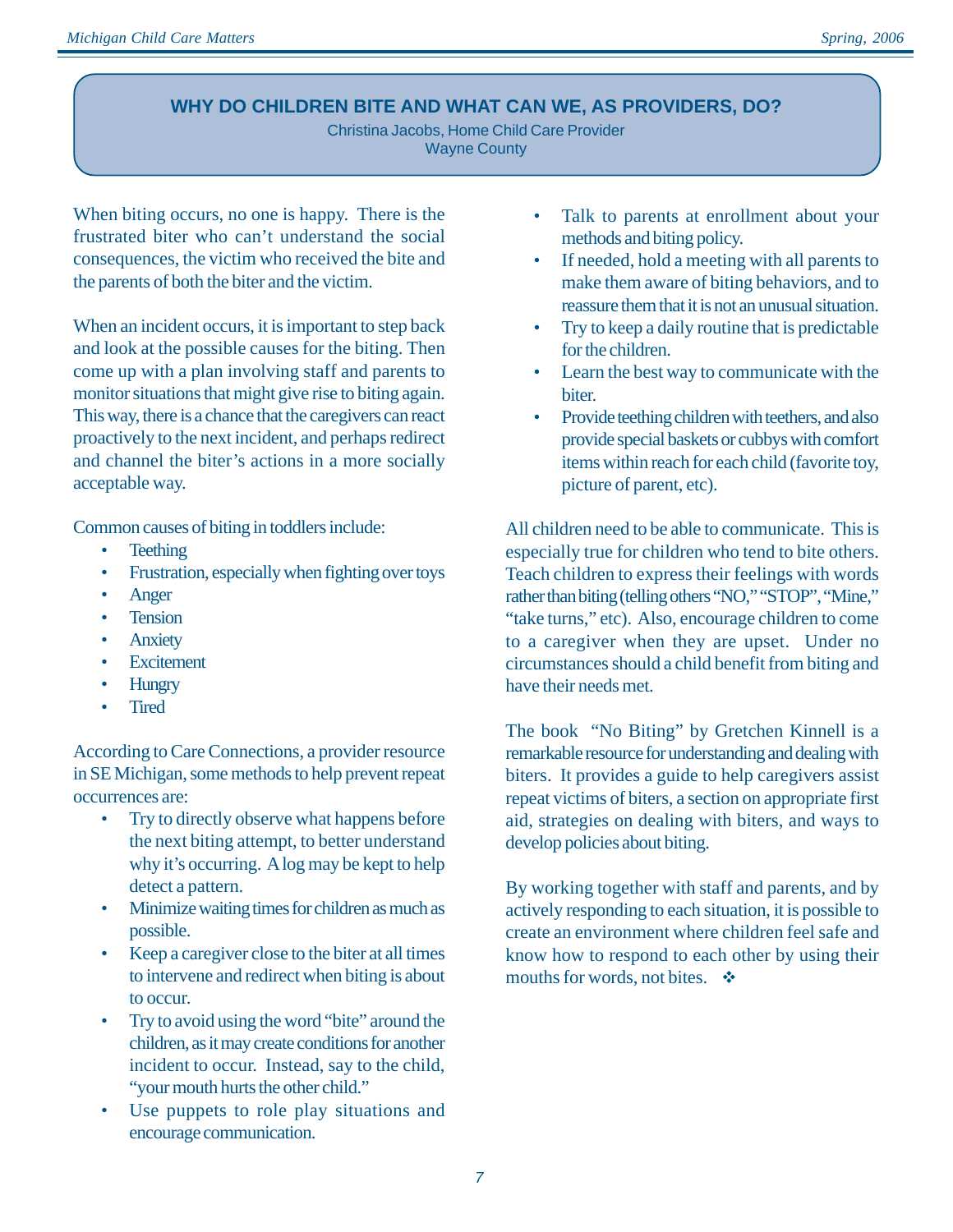## **TEACHING CHILDREN NOT TO BE—OR BE VICTIMS OF—BULLIES**

National Association for the Education of Young Children

Teaching children not to be—or be victims of—bullies Parents and teachers are sometimes reluctant to intervene in conflicts between young children. They don't want to see children harm or ridicule one another, but they want to encourage children to learn how to work out problems for themselves. In such cases, adults have a responsibility to stop violence or aggression in the classroom or at home — both for children who demonstrate harmful behavior and for all other children. We can teach children not to take part in — or become victims of — bullying.

Children who demonstrate aggression, or "bully" other children may be unable to initiate friendly interactions, express their feelings, or ask for what they need. If these children do not improve their social skills, they will continue to have problems relating to peers throughout their lives. In addition, if other children see that aggressors get what they want through bullying, they are more likely to accept or imitate this undesirable behavior.

Young children who are unable to stand up for themselves are easy targets for aggressive playmates. These children inadvertently reward bullies by giving in to them, and risk further victimization. Adults do not help by speaking for victims and solving their problems for them. Children must learn that they have the right to say "No," not only when they are threatened, but in a wide range of everyday situations.

The key to promoting positive interactions among young children is teaching them to assert themselves effectively. Children who express their feelings and needs while respecting those of others will be neither victims nor aggressors. Adults must show children that they have the right to make choices — in which toys they play with, or (within boundaries) what they wear and what they eat. The more children trust and value their own feelings, the more likely they will be to resist peer pressure, to respect warm and caring adults, and to be successful in achieving their personal goals.

How to teach children assertiveness skills:

- Demonstrate assertive behavior (e.g., saying "No" to another child's unacceptable demands) and contrast aggressive or submissive responses through demonstrations. Let children role-play with puppets or dolls.
- Intervene when interactions seem headed for trouble and suggest ways for children to compromise, or to express their feelings in a productive way.
- Teach children to seek help when confronted by the abuse of power (physical abuse, sexual abuse, or other) by other children or adults.
- Remind children to ignore routine teasing by turning their heads or walking away. Not all provocative behavior must be acknowledged.
- Teach children to ask for things directly and respond directly to each other. Friendly suggestions are taken more readily than bossy demands. Teach children to ask nicely, and to respond appropriately to polite requests.
- After a conflict between children, ask those involved to replay the scene. Show children how to resolve problems firmly and fairly.
- Show children how to tell bullies to stop hurtful acts and to stand up for themselves when they are being treated unfairly.
- Encourage children not to give up objects or territory to bullies (e.g., say, "I'm using this toy now"). Preventing bullies from getting what they want will discourage aggressive behavior.
- Identify acts of aggression, bossiness, or discrimination for children and teach them not to accept them (e.g., say, "Girls are allowed to play that, too").
- Show children the rewards of personal achievement through standing up for themselves, rather than depending on the approval of others solely.  $\cdot \cdot \cdot$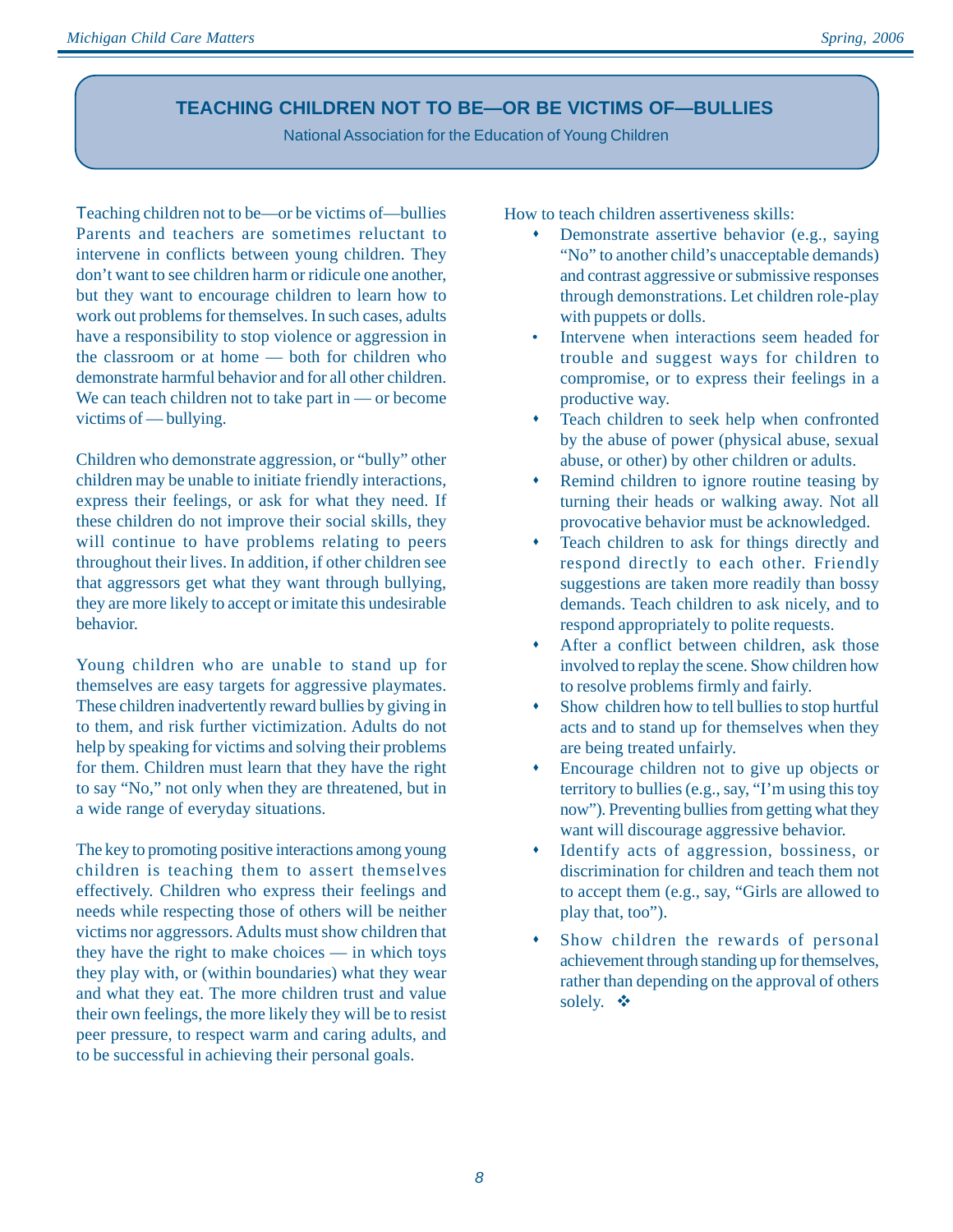## **HANDLING COMPLAINTS AND SOLVING PROBLEMS**

Lesia Oesterreich, Family Life Specialist Human Development and Family Studies, Iowa State University

Complaints and disagreements with parents are bound to happen every so often. But problems can be solved if the relationship between you and parents is good and communication is open.

#### **If you have a complaint or a problem**

- Bring it to the attention of the parent at a time when neither of you is tired and when you both have a free moment. If that time never seems to be available, set up an appointment.
- Talk in a polite, helpful manner. For instance, if Timmy always seems to be tired, it does not do any good to blame his parents for keeping him up too late. Instead, phrase your comments more positively and ask for the parent's help or advice. "Timmy seems more tired than usual today. Has he had trouble sleeping?"
- It will be easier for parents to accept your complaint if they know that you see their child's good points too. And remember to comment sincerely on helpful things the parents do for their child. If you let them know you think they are doing a good job, they may be more open to hearing your suggestions.

#### **When a parent comes to you with a complaint or disagreement**

- $\bullet$  Listen carefully, not just for the words, but also for the feelings. Try not to react defensively or in hurt or anger. And never resort to name-calling or blaming. That only makes it more difficult to reach an agreement. Hear parents out. Remember, as your customers, they have a right to complain. Their comments may help you improve the quality of your services.
- Once the parent has finished talking, summarize what she has just said so that you can be sure that you understood her concern. Next share your thoughts and feelings about the problem so that the parent can understand your point of view. Together each of you can propose several solutions and try to reach an agreement. Try to be specific as possible about what you will do to remedy the problem.

#### **If problems cannot be solved**

If despite your best efforts things just don't work out, don't blame yourself. It may be the result of a personality clash, differences in beliefs about child rearing, or unrealistic demands made on you or the child. But this doesn't mean that you are not god for the child-just that you and the client are mismatched. So refer the parent to the child care resource and referral agency, and keep your complaints confidential. Sharing the care of children with parents has more ups than downs. Developing a good working relationship early on and often leads to a close personal friendship that may last for years. Parents recognize that their child care provider is a special person who brings skill, professionalism, and love to each family and child that they serve.

#### **Solving Problems**

#### Step 1: State the problem.

*Provider*: Laura, I noticed that you picked Jon up late every day this week. If you will remember the mutual agreement you signed when Jon began coming here, you agreed to pick him up by 5:30 p.m.

#### Step 2: Listen to the parent's explanation.

*Mother*: I'm sorry, but things have been so crazy at work. They are talking about layoffs, and I'm really trying to put in a little extra effort so that I don't lose my job.

#### Step 3: Check your understanding of the problem by summarizing.

Repeat to the parent what she shared with you. Ask more questions if you need clarification.

*Provider*: I see. So you are putting in extra time because you are worried about your job security. How long do you feel you will have to be staying late like this? *Mother*: As long as it takes. It could be a few more weeks or months.

## Step 4: Share your thoughts and feelings about the problem.

*Provider*: I can understand your dilemma. However, I really need to spend time with my family. Also we have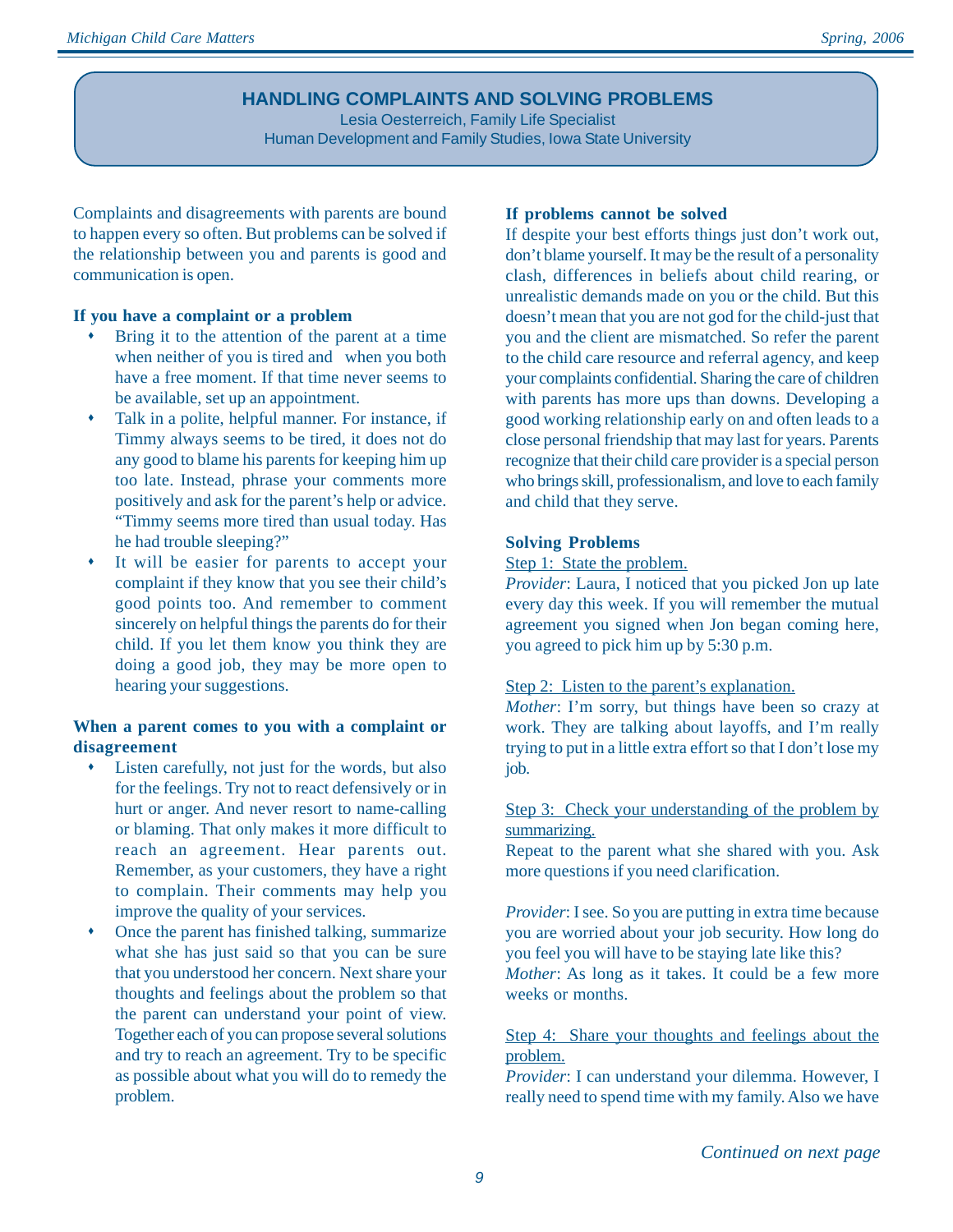evening activities like softball practice and church that we need to get to. When you pick Jon up so late, it really puts a hardship on my family.

Step 5: Brainstorm some solutions. *Provider*: Let's try to think of some solutions.

*Mother*: Well, I guess I could arrange for someone else to pick Jon up. My mother could do it on most evenings, I think.

*Provider*: You might also hire a teenager to watch Jon for about an hour. There are two teens next door that might be interested in the job. I'd be happy to introduce you.

*Mother*: What if I brought Jon early – around 6:15 a.m.? Would that be as much of an inconvenience for you? I'd be willing to pay extra.

*Provider*: I would be willing for you to bring Jon early, but it might be hard on him.

Step 6: Try to reach an agreement. Be as specific as possible.

*Mother*: I guess you're right. Mornings are hectic enough already. So I guess we're back to having someone pick him up.

*Provider*: Why don't you check with your mother tonight and give me a call. If she doesn't feel up to it, then I'll make plans to introduce you to one of the teenagers next door tomorrow afternoon. If that doesn't work out, then we will look at the early morning arrival idea again.

#### **Possible Problems:**

- Parents are divorcing or separating
- A parent always comes late to pick up a child
- A parent seems not to care about your program
- A parent loses his or her job
- You, the child care provider, get sick
- A child bites another child in your child care program
- You and the parent do not share the same values
- A parent doesn't want their child to go outside in the winter
- A parent begins toilet training before a child is ready
- A parent is unhappy with messy art projects or muddy playgrounds

Play out possible problems with a friend. Be yourself, and have your friend play the parent. Try to be confident and fair as you handle each problem. How people hear information affects how they respond. When talking with parents about emotionally charged information, providers need to think about what they are likely to say before they say it. Think about other possible problems so that you will be prepared to discuss them calmly with the parent.

Some problems can be prevented with a Parent-Provider Agreement. Other problems will come up, even if you are well prepared. Some are just misunderstandings and others are disagreements.

- Discuss a problem when you and the parent are alone
- Talk in a polite, calm voice
- Try to find a way to work together
- Keep information about a child or family confidential.  $\clubsuit$

Reprinted with permission from the National Network for Child Care – NNCC (1993) Oesterreich, L. Holt, B.G., Karras, S. "Handing Complaints and Solving Problems" Iowa Family Child Care Handbook. Pp.61- 63. Iowa State University Extension. Ames, Iowa.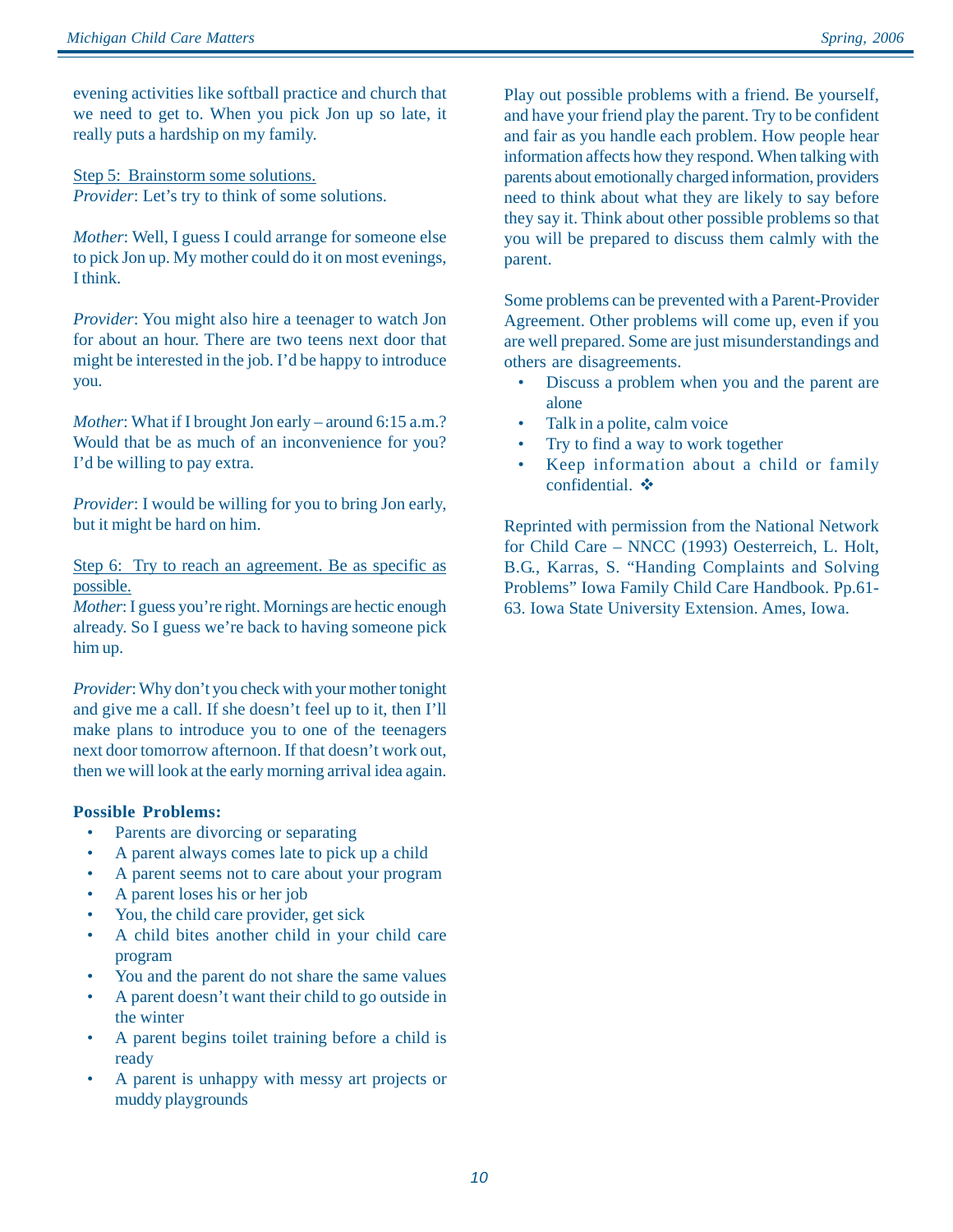#### *Caring for Children with Special Needs Cont'd from p. 3*

reconsidered, possibly on a weekly basis. Yet, once these concerns are addressed, the finished product is wonderful: happy children interacting together, learning about their differences and, more importantly, their similarities.  $\triangleleft$ 

#### *Challenging Behavior in Child Care Cont'd from p. 6*

\* Research shows that early intervention is the key to promoting social-emotional competence and school success among young children.

For more information about CCEP programs in Michigan contact **Mary Mackrain**, CCEP statewide technical assistant consultant, at (248)594-3250 or mackrain@aol.com. ❖

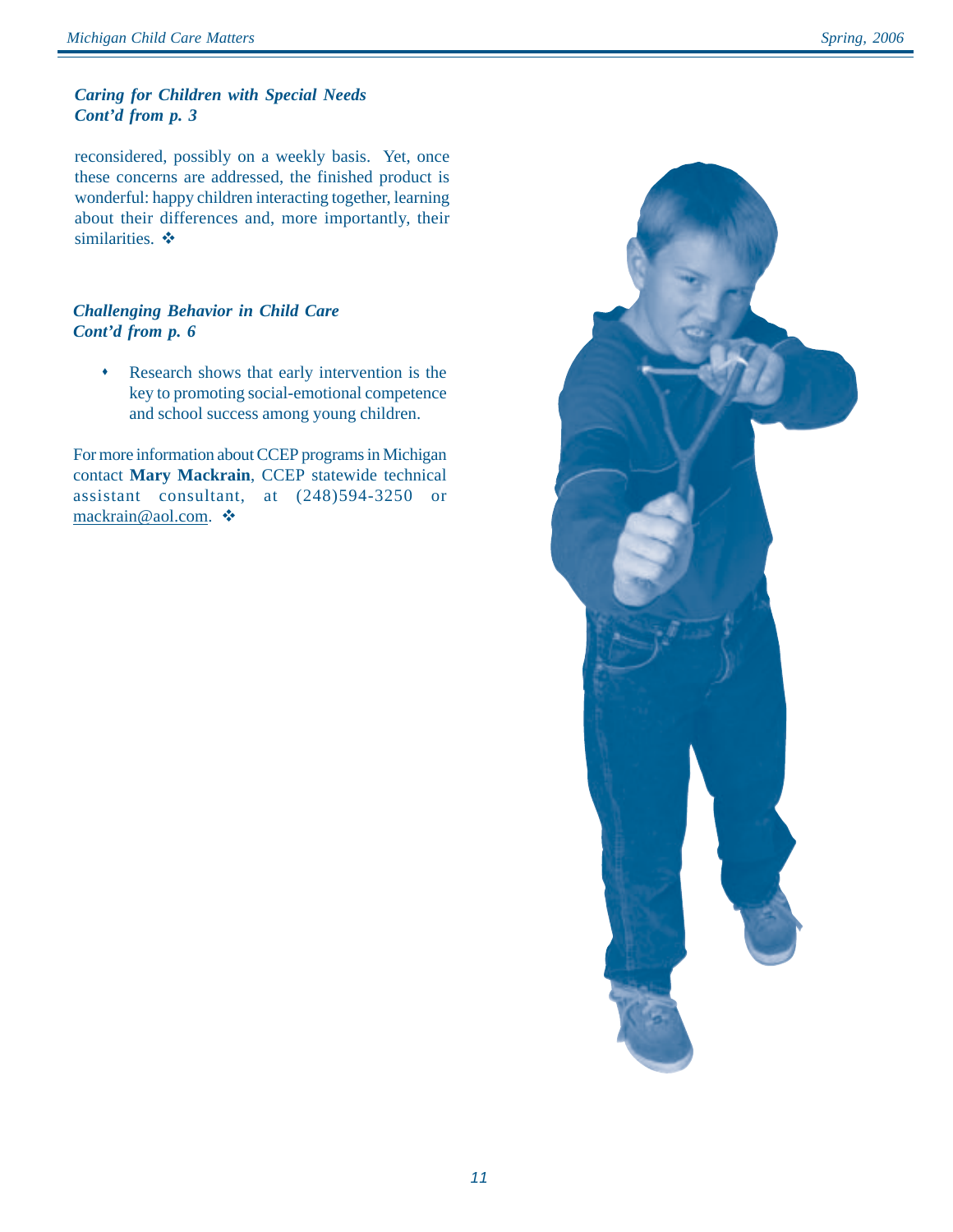## **NEW RULES/LAWS: QUESTIONS & ANSWERS**

Division of Child Day Care Licensing Office of Children and Adult Licensing

#### **Fingerprints**

#### *Q. Why do we need fingerprinting done at every renewal?*

**A.** The fingerprint clearance is required by an amendment made to 1973 Public Act 116 last year. The new law requires the Office of Children and Adult Licensing (OCAL) to request a criminal history record check from both the Michigan State Police and the Federal Bureau of Investigation (FBI) prior to issuance of an original license, and prior to each renewal.

## *Q. Why can't teachers use the fingerprinting they have done for their employment with the school?*

**A.** 1973 PA 116 requires the criminal history records for child care licensees and program directors be requested by the Department of Human Services. In addition, the FBI does not allow the criminal record information it releases to one agency (school districts) to be shared with any other agency (OCAL).

#### *Q. Why do I have to use Identix to get my fingerprinting done?*

**A.** The Michigan State Police has recommended Identix as the vendor to perform the fingerprinting "livescans" because of their ability to provide service to all Michigan residents. Identix is familiar with the process OCAL has established for receiving the results of the livescan.

#### *Q. What is ICHAT? Who needs to do it? How do we do it?*

**A.** ICHAT is an acronym for Internet Criminal History Access Tool. ICHAT allows a person, for a fee, to access the criminal history of an individual within Michigan. An ICHAT clearance must be conducted on all center staff prior to employment. All current center employees must have an ICHAT clearance before January 1, 2007. Centers may require their employees to pay the ICHAT fee, usually \$10.

#### **Annual Training**

#### *Q. What type of training will count towards the "annual training hours" for child care homes?* **A.** Training topics may include, but are not limited to:

Child development (language, social, emotional, physical, intellectual), programming for various age groups (math, science, dramatic play, and art), managing children's behavior, health and safety issues, nutrition for young children, and caring for children with special needs. The rules also allow for training on administrative management for a child care business.

#### *Q. I have a college degree (or college credits) in early childhood development. Do I still need to have 10 training hours every year?*

**A.** Yes, regardless of past degree(s) and course work, every family home registrant and group home licensee is required to complete 10 clock hours of training each year. The same applies to every assistant caregiver who must complete 5 clock hours of training annually.

#### *Q. What type of documentation will I need to confirm that I completed a training session?*

**A.** Verification of participation in a training session may be a certificate, signed by the trainer or authorized individual, indicating the date and topic of the training, and the number of hours of the training. These certificates must be kept on file and presented to your consultant upon request. OCAL's "Training Record" form (OCAL-4590) may be used to track training where no certificate was provided.

#### *Q: Are family and group home providers required to have Adult CPR if they only care for children under 8 years of age?*

**A:** Yes, because OCAL issues the license/certificate of registration for children from birth to 17 years of age and the children served can change at any time without notification to licensing.

## *Q: How do assistant caregivers obtain training on SIDS and Shaken Baby Syndrome?*

**A:** Training resources for these topics include your local licensing office, OCAL's *Child Care in Michigan* CD, local hospitals, health departments and libraries, on-line web sites and local 4C offices. The licensee or registrant may provide this training to her assistant caregivers using the resources noted above.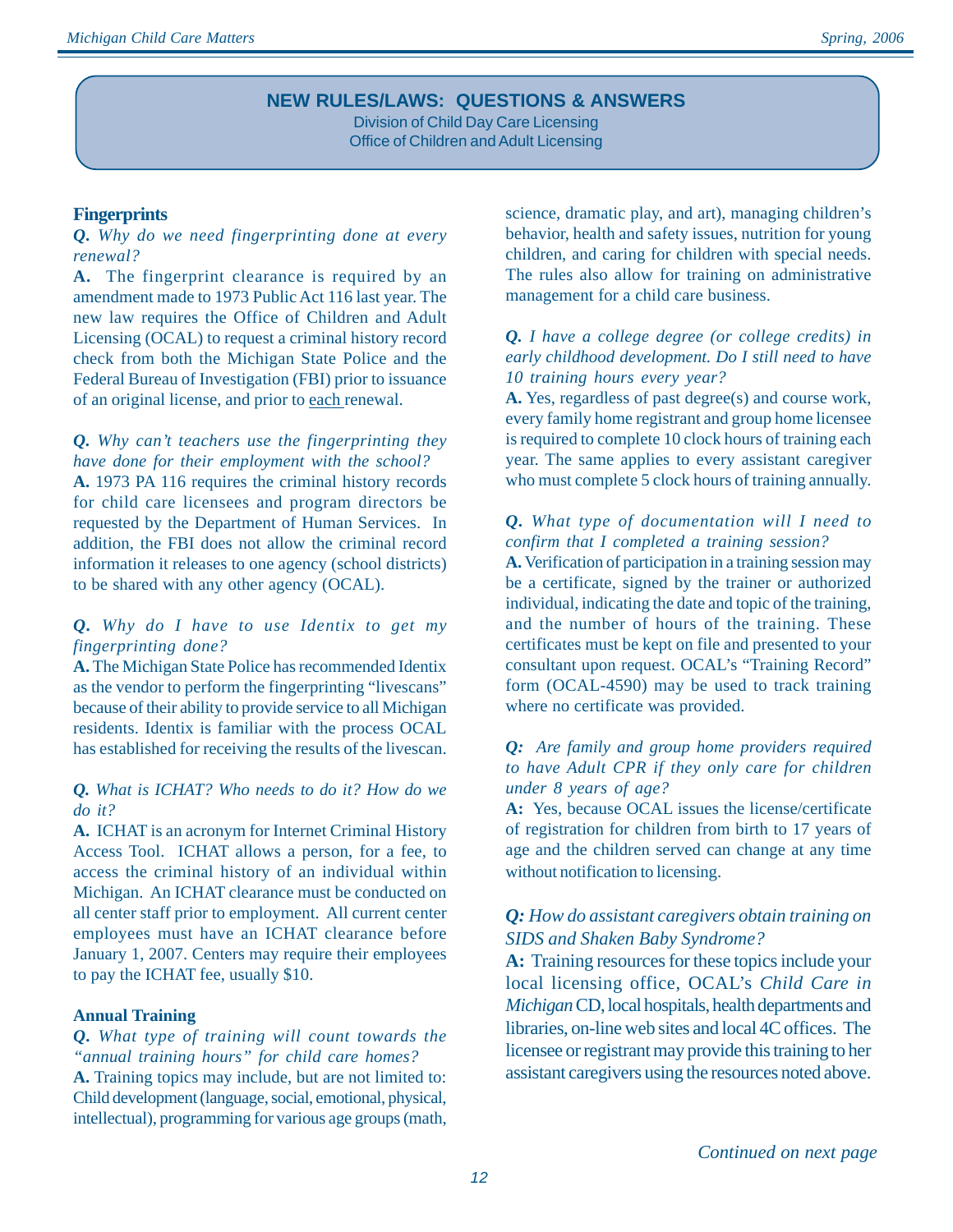#### **Rule-related Questions**

## *Q. I have been using my basement for child care; what do I need to do to make sure I comply with the new rules?*

**A.** If you are using a window as the second exit from the basement, R 400.1943(11) requires that steps and a platform be in place as the means to reach the window exit. Ladders leaned against the wall and furniture placed under a window as a "step" are no longer acceptable. Licensees and registrants have until January 1, 2007 to make any changes needed to comply with this rule.

 R. 400.1934(4) requires a radon test be completed, with the level of radon gas not to exceed 4picoCurries per liter of air. If radon levels exceed this amount, a corrective action plan, which includes the completion of a year-long "Alpha-track" test, must be submitted before OCAL will approve the basement for child use.

## *Q. Please clarify the 1:1 ratio rule regarding water activities.*

**A.** One adult is needed for every child under 3 years of age who is in the water (pool, lake, pond). This rule does not apply to wading pools. Example: Six children, ages 1, 2, 2, 4, 5, and 8 are in care. If all of the children are in the pool, four adults would be required (one adult for each of the three children under 3 years of age, and one for the other three children - over 3 years of age - in the pool).

## *Q. What is a "land line" phone?*

**A.** A line telephone is one that does not require electricity in the home to operate (e.g. does not need to be plugged into a electrical wall socket). A land-line phone is not a cordless phone, a cell phone, or a internet based phone. These phones may be used as additional phones, but not in place of a land line phone.

#### *Q. What kinds of locks are prohibited in the escape path?*

**A.** Double cylinder locks are prohibited on doors used as primary exits from the home. A double cylinder lock is one that requires a key to open the deadbolt lock from the inside. Deadbolt locks are separate from the locking mechanism found in most door knobs. A deadbolt is often activated by turning a separate knob or using a key. The rules do not prohibit all deadbolt locks, just those requiring an inside key to engage and disengage the lock.

## *Q: If the handwashing sink for diapering is located in the bathroom which is off the kitchen, where should the diaper changing area be located?*

**A:** R 400.1923 only requires that diapering and handwashing not be in the food preparation or meal service area (e.g. kitchen, dinner area, etc.). A bathroom off the kitchen is acceptable for handwashing. The diapering area can be in the bathroom or anywhere, other than the kitchen, that there is a nonabsorbent surface. The rule requires the diaper changing surface be easily sanitized. Surfaces that are acceptable are bathroom countertops or floors, laundry room countertops, the top of a washer or dryer, or any other nonabsorbent surface. A diaper changing table is another acceptable option. The surface must also have a diaper changing pad placed on top of the nonabsorbent surface to allow both the surface and the pad to be sanitized. A carpeted floor or piece of furniture is not an acceptable surface because it cannot be sanitized.  $\bullet$ 

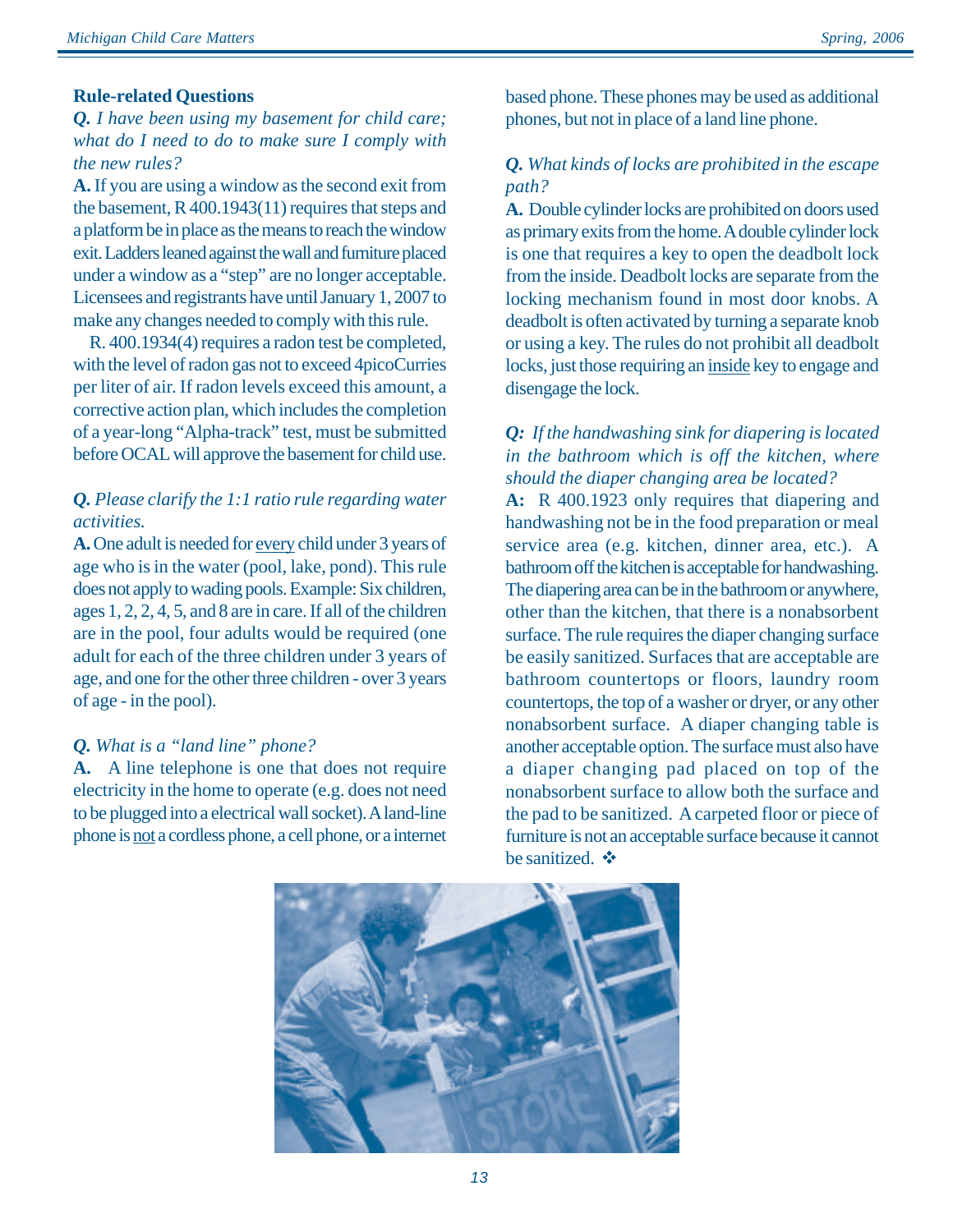## **PROFESSIONAL DEVELOPMENT OPPORTUNITIES**

National Head Start Association Annual Training Conference May 10-13, 2006 Marriott Detroit Renaissance Center Detroit, MI (703) 739-0875; www.nhsa.org

Early On Annual Conference May 11-12, 2006 Eberhard Center, Grand Valley State University Grand Rapids, MI (866) 334-5437 http://eotta.ccresa.org/Calendar/event.php?ID=707

Michigan After-School Collaborative Conference Michigan Department of Education May 11, 2006 Kellogg Center, Michigan State University, East Lansing  $(517)$  241-4290; stoela@michigan.gov

Birth to Three Institute, 10th Annual Conference May 16-19, 2006 Baltimore, MD (202) 638-1144 http://ehsnrc.org/activities/BirthToThreeInstitute.htm

National Institute for Early Childhood Professional Development June 4-7, 2006 San Antonio, TX (800) 424-2460 http://www.naeyc.org/conferences/institute.asp Michigan Healthy Mothers, Healthy Babies **Conference** June 7-9, 2006 Mt. Pleasant, MI ptackitt@comcast.net

NAEYC National Conference and Expo November 8-11, 2006 Atlanta, GA (202) 232-8777 http://www.annualconference.naeyc.org/ Supporting Families with Infants, Toddlers, & Young Children Conference Michigan's 5<sup>th</sup> Biennial Statewide Conference on the Early Years; November 13-15, 2006 Amway Grand Plaza Grand Rapids, Michigan *Contact:* Tricia Headley, Conference Coordinator

National Training Institute - Zero to Three December 1-3, 2006 Albuquerque, NM (202) 624-1760 http://www.zerotothree.org/nti/

High Scope Conference and Training Opportunities www.highscope.org (734) 485-2000 ext. 234

The Barry-Eaton District Health Dept. will be conducting environmental health training for licensed child care facilities in these two counties starting this spring and summer. This training may be counted towards the new annual requirement for licensed child care homes.

The primary focus of the training will be:

- **Safe Food Practices**
- · Personal Hygiene
- · Responding to health concerns
- Providing a Safe Environment
- Public Health Awareness

If you are interested in attending or hosting a training workshop please contact Dur Efaw at the Barry-Eaton District Health Dept. by calling (517)-541- 2629) or e-mail at defaw@hline.org.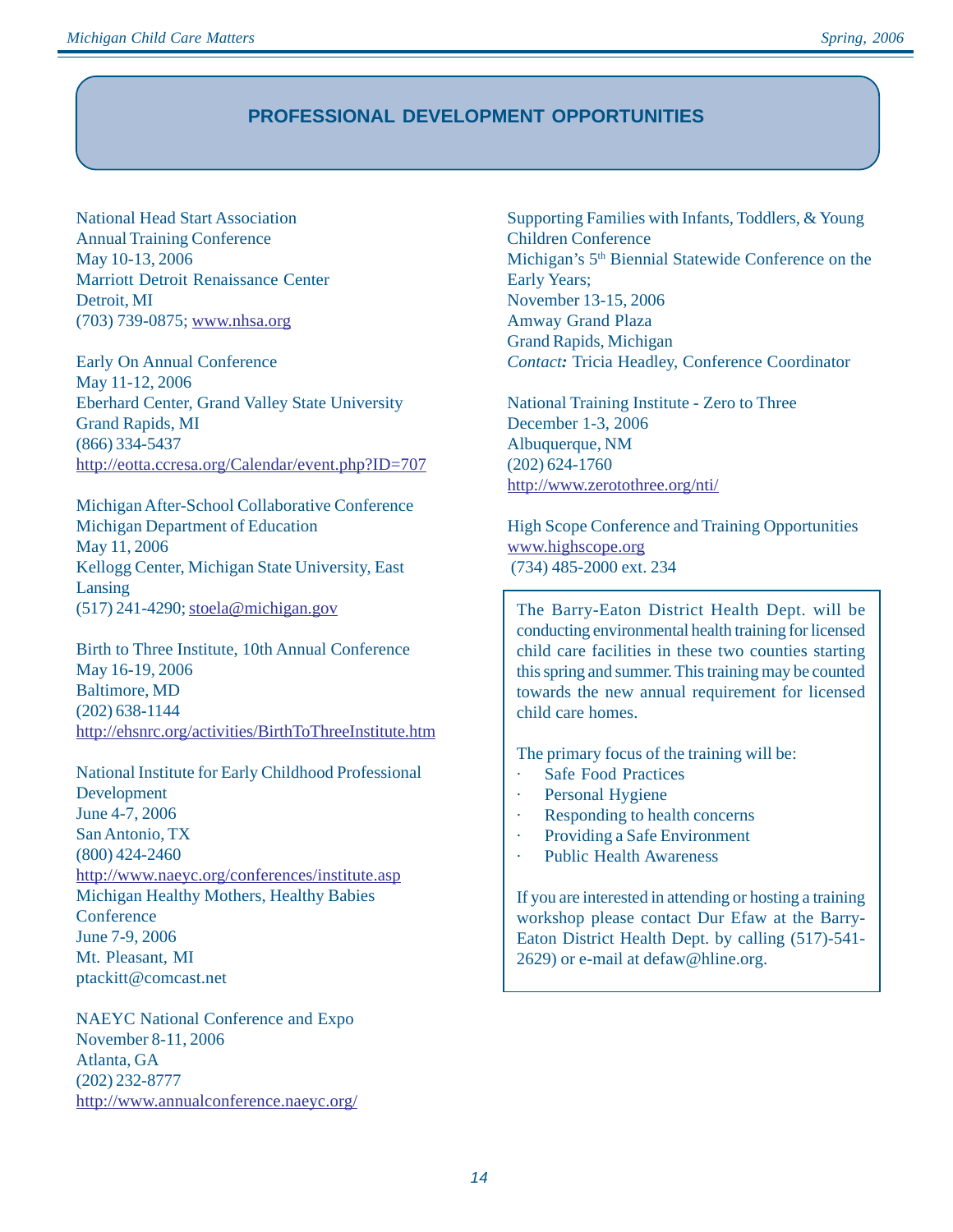# RESOURCES: CHALLENGES OF CHILD CARE

Bilmes, J., Beyond Behavior Management: The Six Life Skills Children Need to Thrive in Today's World, Redleaf Press, 1-800-423-8309, www.redleafpress.org

Bloom, P., A Great Place to Work: Improving Conditions for Staff of Young Children's Programs, NAEYC 1-800-424-2460, www.naeyc.org

Kinnell, G., No Biting: Policy and Practice for Toddler Programs, Redleaf Press, 1-800-423-8309, www.redleafpress.org

Klein, D., Chem, D., Working with Children from Culturally Diverse Backgrounds, Redleaf Press, 1- 800-423-8309, www.redleafpress.org

Michigan Association for the Education of Young Children, www.miaeyc.org

Michigan Community Coordinated Child Care Association, www.mi4c.org

MSU Extension, http://fcs.msue.msu.edu

NAEYC, 1986. *Helping children learn self-control.* Washington, DC: NAEYC. #572.

Paasche, C., Gorrill, L., Strom, B., Children with Special Needs in Early Childhood Settings: Identification, Intervention, Inclusion, Redleaf Press, 1-800-423-8309, www.redleafpress.org

Powers, J., Parent-Friendly Early Learning: Tips and Strategies for Working Well with Parents, Redleaf Press, 1-800-423-8309, www.redleafpress.org

Redleaf Press, Publisher, The Visionary Director: A Handbook for Dreaming, Organizing, and Improvising in Your Center, Redleaf Press, 1-800-423-8309, www.redleafpress.org

Robinson, A., Stark, D., Advocates in Action: Making a Difference for Young Children, revised edition, NAEYC 1-800-424-2460, www.naeyc.org

Saifer, S., Practical Solutions to Practically Every Problem: The Early Childhood Teacher's Manual, Revised Edition, Redleaf Press, 1-800-423-8309, www.redleafpress.org

Sandall, S., Ostrosky, M., Practical Ideas for Addressing Challenging Behaviors, Redleaf Press, 1- 800-423-8309, www.redleafpress.org

Slaby, R., W.C. Roedell, D. Arezzo, & K. Hendrix. 1995. *Early violence prevention: Tools for teachers of young children.* Washington, DC: NAEYC. #325.